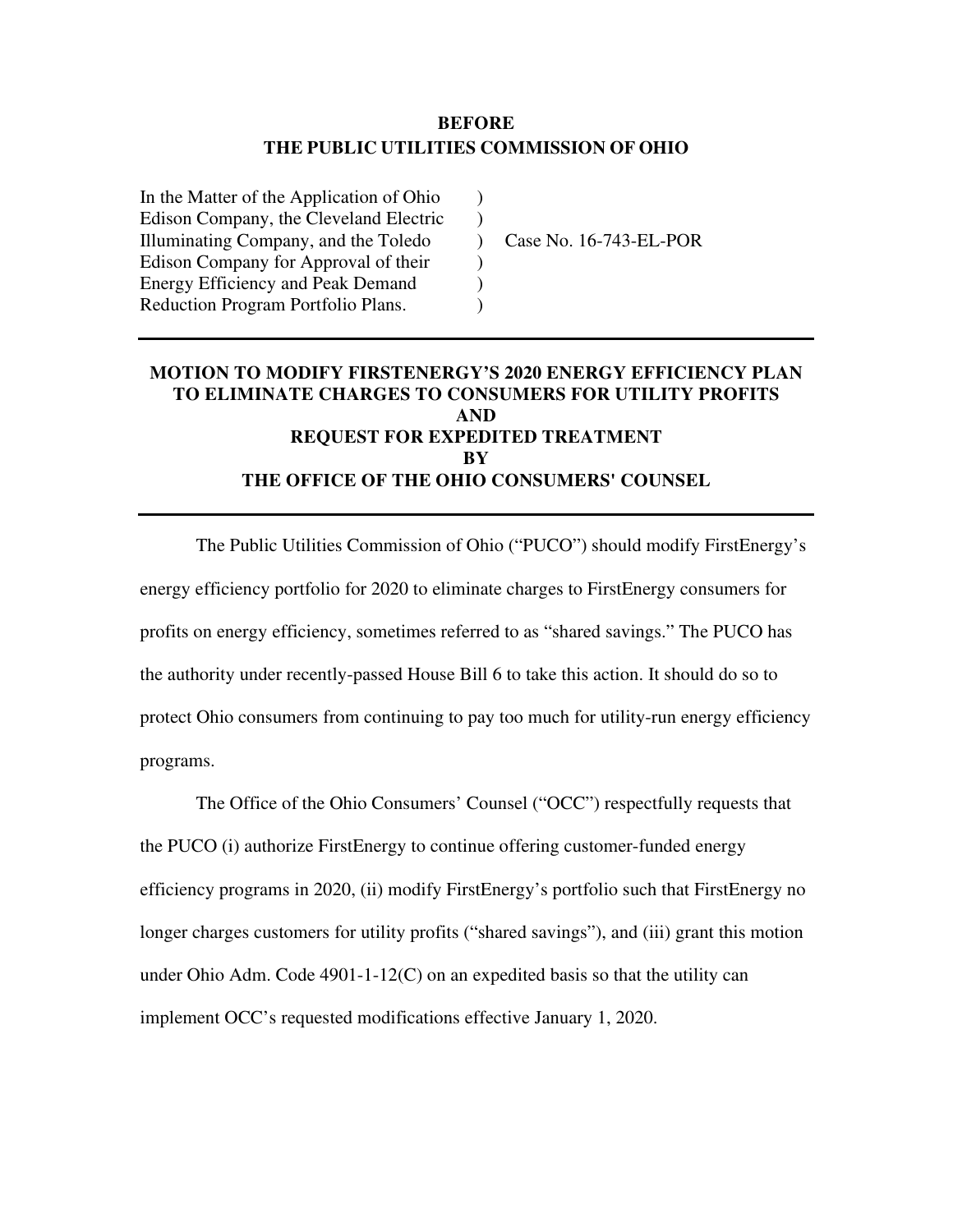Respectfully submitted,

Bruce Weston (0016973) Ohio Consumers' Counsel

*/s/ Christopher Healey*  Christopher Healey (0086027) Counsel of Record

**Office of the Ohio Consumers' Counsel**  65 East State Street, 7th Floor Columbus, Ohio 43215 Telephone: (614) 466-9571 christopher.healey@occ.ohio.gov December 9, 2019 (willing to accept service by e-mail)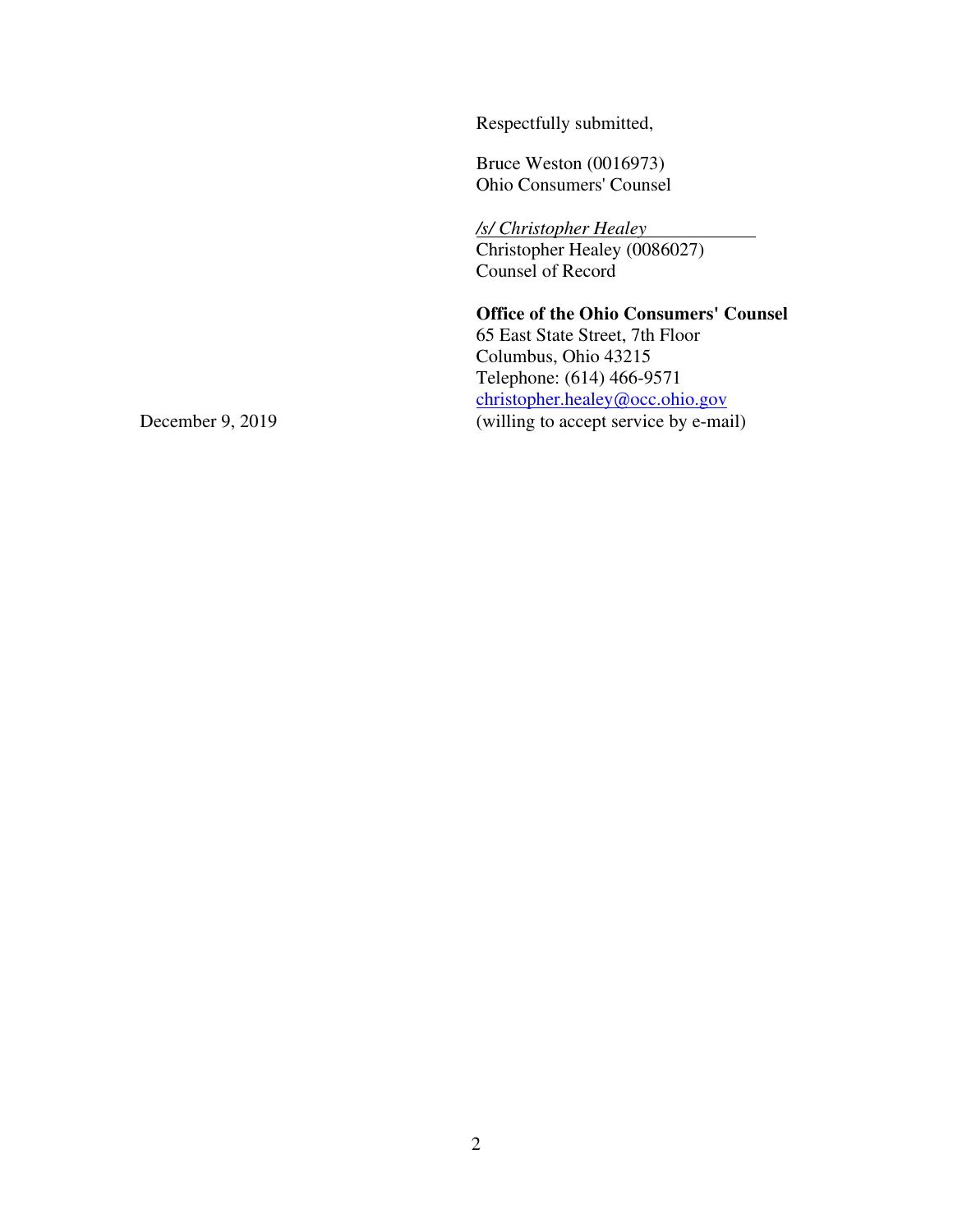## **BEFORE THE PUBLIC UTILITIES COMMISSION OF OHIO**

) )  $\lambda$ ) )  $\lambda$ 

In the Matter of the Application of Ohio Edison Company, the Cleveland Electric Illuminating Company, and the Toledo Edison Company for Approval of their Energy Efficiency and Peak Demand Reduction Program Portfolio Plans.

Case No. 16-743-EL-POR

#### **MEMORANDUM IN SUPPORT**

Customers can benefit from energy efficiency programs because those programs help customers lower energy usage, which lowers utility bills. Customers do not directly benefit when utilities charge them millions of dollars per year in "shared savings," which is a code name for utility profits.

In its recently-filed letter, FirstEnergy stated that it will not be filing a new energy efficiency portfolio plan for 2020 because House Bill 6 "provides for the extension of the Companies' existing energy efficiency/peak demand reduction portfolio plans and corresponding budgets."<sup>1</sup>

The law (House Bill 6) might require FirstEnergy to continue its programs in 2020, but it does not require the PUCO to allow FirstEnergy to continue profiting off these programs on the backs of its customers. The PUCO should therefore exercise its authority under House Bill 6 (the relevant portions of which are now codified in R.C. 4928.66(F)) to modify FirstEnergy's energy efficiency portfolio plan to eliminate utility profits.

<sup>1</sup> FirstEnergy Correspondence (Dec. 2, 2019).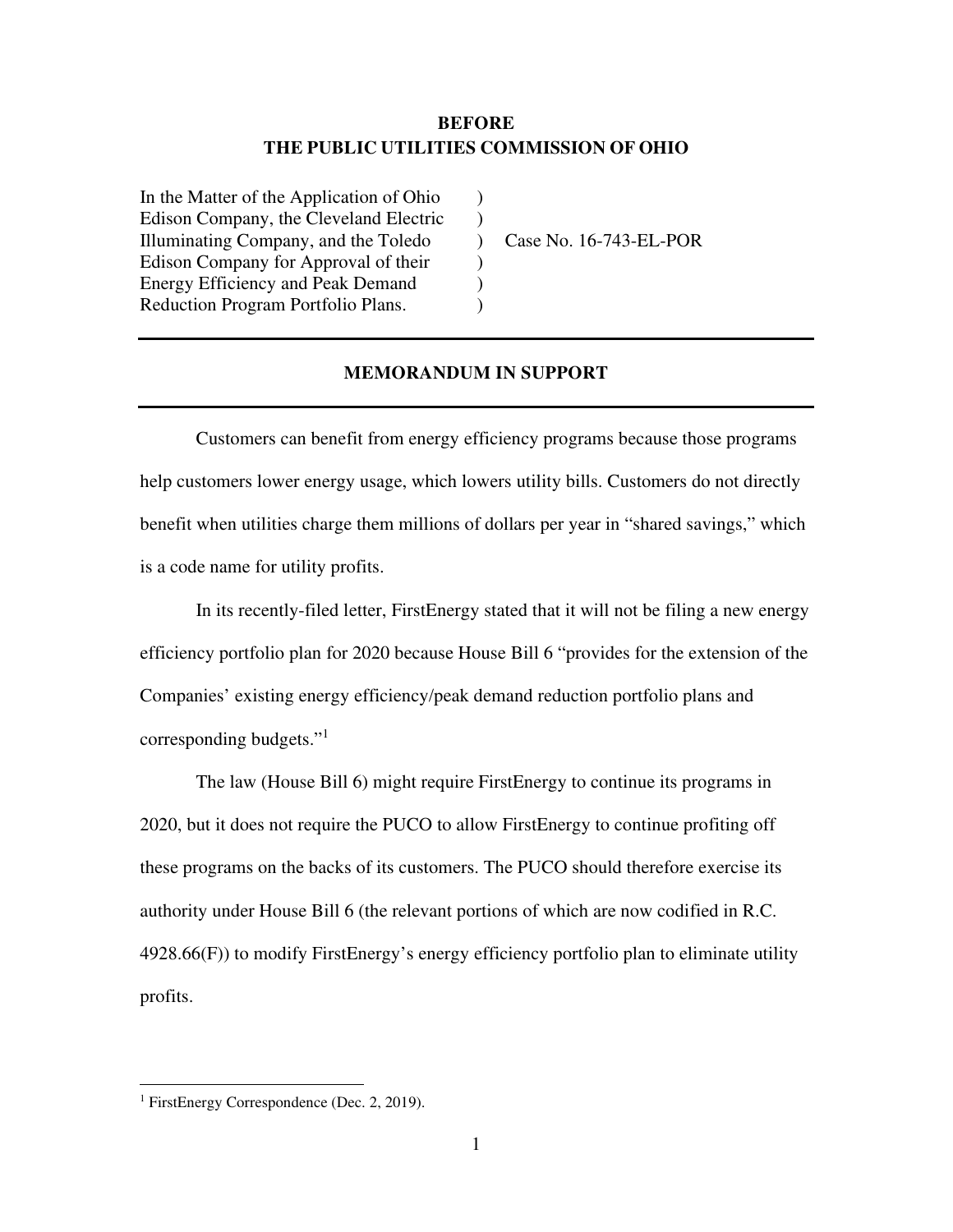#### **I. RECOMMENDATIONS**

#### **A. House Bill 6 allows the PUCO to modify a utility's portfolio for 2020. The PUCO should do so by eliminating charges to customers for "shared savings," which really means utility profits.**

House Bill 6, as codified in R.C. 4928.66(F)(4), allows the PUCO to modify a utility's 2020 energy efficiency portfolio. Under that statutory provision, the "terms and conditions of a portfolio plan extended [by the PUCO] shall remain the same *unless* changes are authorized by the commission." Thus, the law explicitly provides the PUCO with authority to modify the terms and conditions of FirstEnergy's portfolio plan. One term and condition of FirstEnergy's portfolio plan is that it is allowed to charge customers for "shared savings," which is another way of saying "utility profits."<sup>2</sup>

Allowing utilities to profit from energy efficiency in Ohio has been a disaster. In the past ten years, customers have paid more than \$300 million in "shared savings" to their utilities. That money goes straight to shareholders, with no direct benefits to customers. What was originally intended to give the utilities an incentive to go above and beyond has become little more than easy money for the utility.

Further, utilities have been allowed to charge customers for "shared savings" (profits) as long as they exceed the statutory mandate, and the amount of profits increases as the utility goes higher and higher above the mandate. In other words, it is designed to give the utility an incentive not just to reach the statutory mandate, but to materially exceed that mandate.

<sup>&</sup>lt;sup>2</sup> Opinion & Order (Nov. 21, 2017) (approving "shared savings" for FirstEnergy for the 2017-2019 portfolio).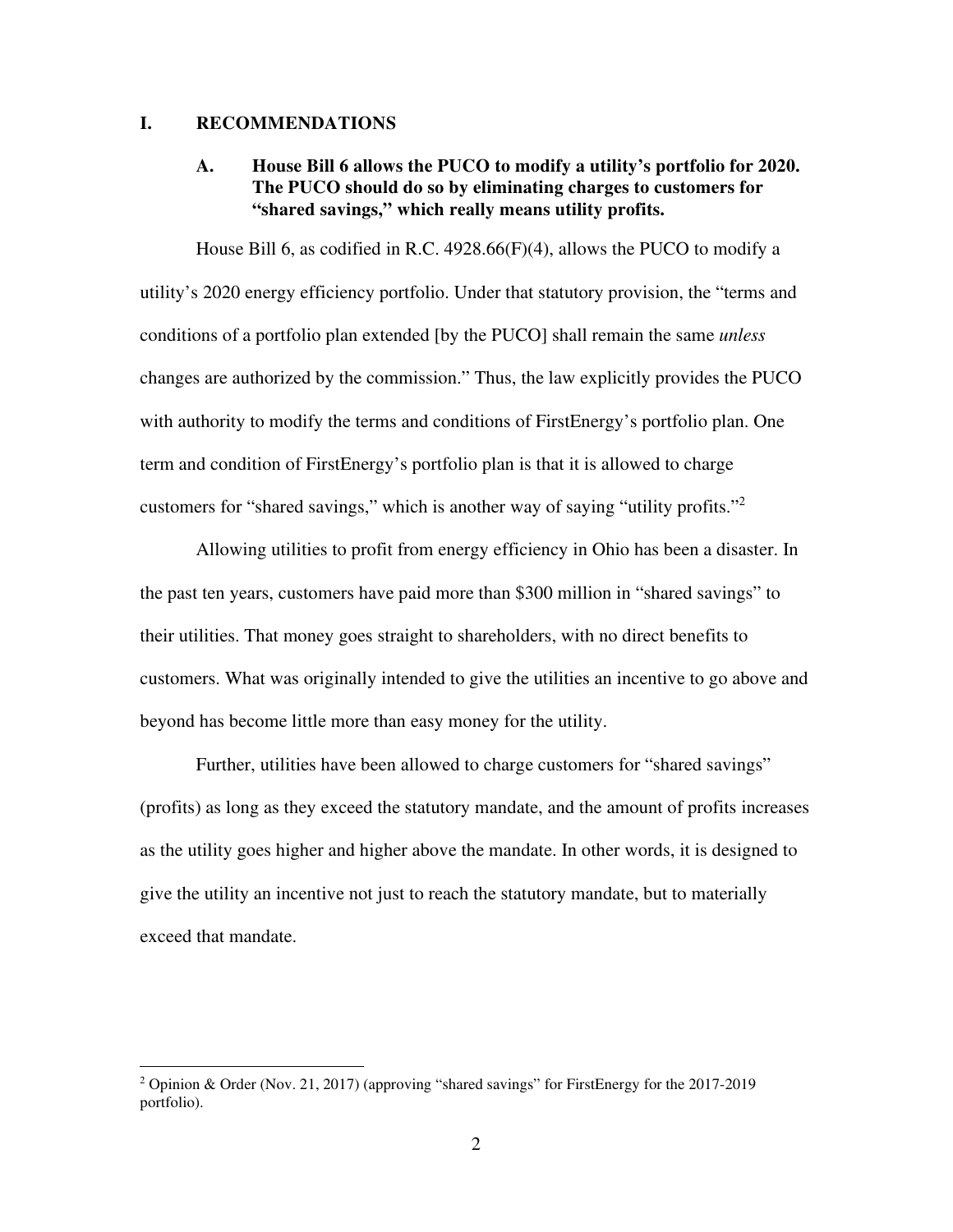Under House Bill 6, the mandates will soon end (likely long before the end of 2020).<sup>3</sup> Thus, logic compels the conclusion that shared savings profits should also end. If profits are a reward for exceeding a mandate and there no longer is a mandate, then there is no need for a reward.

R.C. 4928.66(F)(4) allows the PUCO to stop the collection of unnecessary and excessive profits from FirstEnergy's customers in 2020. The PUCO should exercise its statutory authority under R.C. 4928.66(F)(4) to modify FirstEnergy's portfolio to eliminate shared savings.

### **B. Shared savings is not part of a utility's energy efficiency portfolio "budget" under R.C. 4928.66(F)(2), so the PUCO is not required to allow utilities to continue charging customers for shared savings.**

FirstEnergy may argue in response that shared savings is part of its energy efficiency "budget," and thus that the PUCO lacks authority to eliminate shared savings. The PUCO should reject any such argument.

Under R.C. 4928.66(F)(2), the PUCO is required to extend FirstEnergy's current 2017-2019 energy efficiency portfolio through December 31, 2020, after which the portfolio terminates. When a portfolio is extended as such, "the existing plan's budget shall be increased for the extended term to include an amount equal to the annual average of the approved budget for all years of the portfolio plan in effect as of the effective date" of House Bill 6.<sup>4</sup>

Naturally, then, a question of statutory interpretation arises: What is a "budget"?

 $3$  The mandates end when Ohio's electric utilities collectively reach 17.5% cumulative savings. According to the PUCO Staff's most recent report, utilities are expected to reach 17.29% savings by the end of 2019, which suggests that the 17.5% mandate will be reached very soon.

 $4$  R.C. 4928.66(F)(3).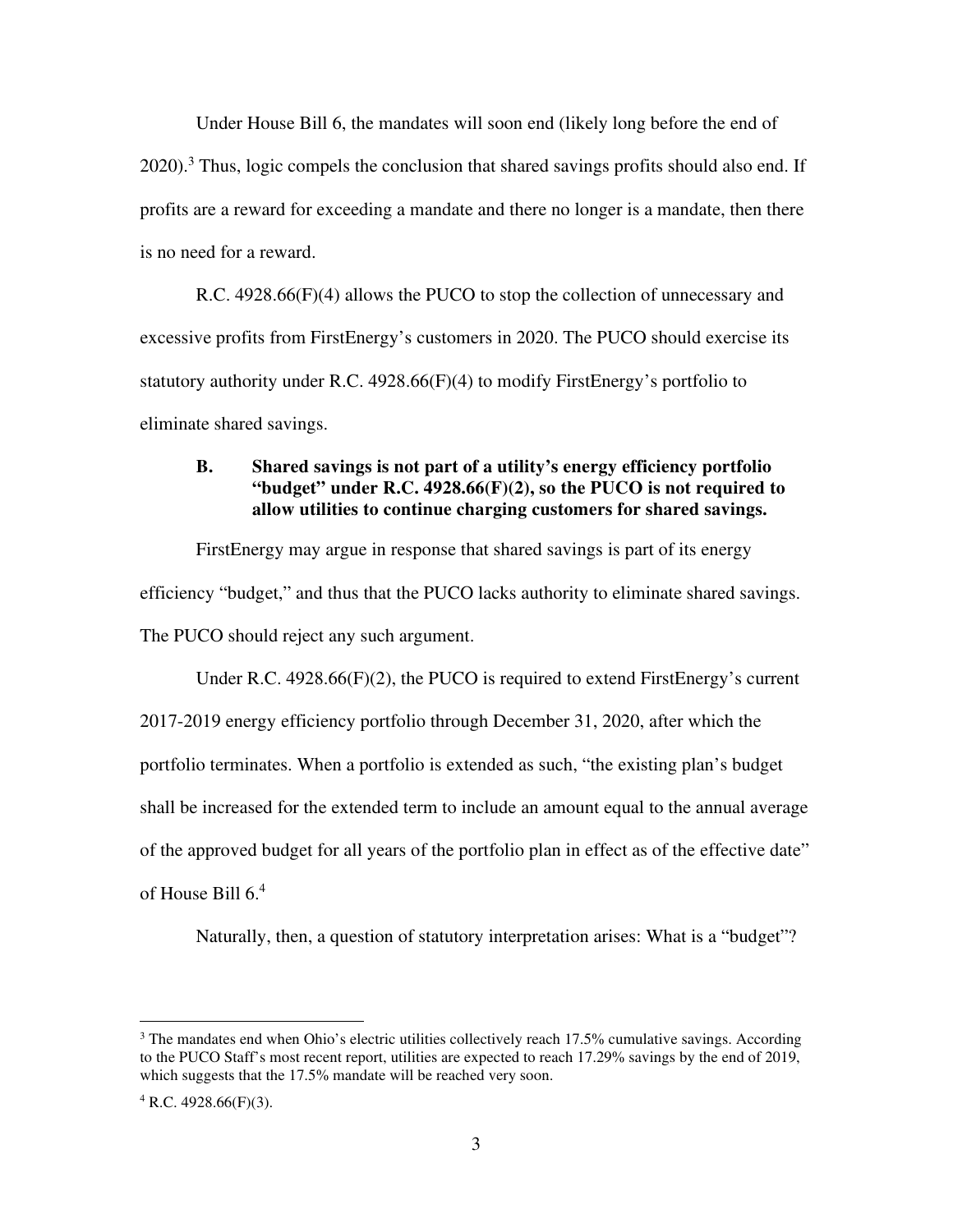The PUCO should reject any interpretation of the word "budget" to include utility profits (shared savings). Instead, it should interpret the word "budget" in R.C.  $4928.66(F)(3)$  to mean only the costs of running the programs, and not the utility profits on those programs.

The Revised Code does not define the word "budget" for purposes of R.C. 4928.66(F). The word "budget," in fact, is not used anywhere else in Revised Code chapter 4928. So we must look elsewhere to determine what the word "budget" means in this context. When we do so, all signs point to one conclusion: a utility's profits on energy efficiency programs ("shared savings") are not part of the energy efficiency "budget."

First, the PUCO has used the word "budget" to mean cost of running the programs, not utility profits. In this case, the PUCO found that FirstEnergy filed a portfolio with "an annual budget of approximately \$89.5 million."<sup>5</sup> That \$89.5 million amount was for the cost of running the programs and did not include any shared savings.<sup>6</sup>

Second, the PUCO's rules require a utility to include a "budget" with its energy efficiency portfolio application, and that budget shall include "projected expenditures, identifying program costs to be borne by the electric utility and collected from customers, with customer class allocation."<sup>7</sup> Shared savings is not a "cost to be borne" by FirstEnergy. When customers pay shared savings, they are not reimbursing FirstEnergy for a cost that it incurred; they are making an incentive payment to FirstEnergy that is

<sup>5</sup> Case No. 16-743-EL-POR, Opinion & Order ¶ 33 (Nov. 21, 2017).

<sup>6</sup> Case No. 16-743-EL-POR, Stipulation and Recommendation Ex. A (Dec. 8, 2016) (showing a three-year budget of \$268.5 million over three years, which is \$89.5 per year, all of which is for program costs and not shared savings).

<sup>7</sup> Ohio Adm. Code 4901:1-39-04(C)(5)(i).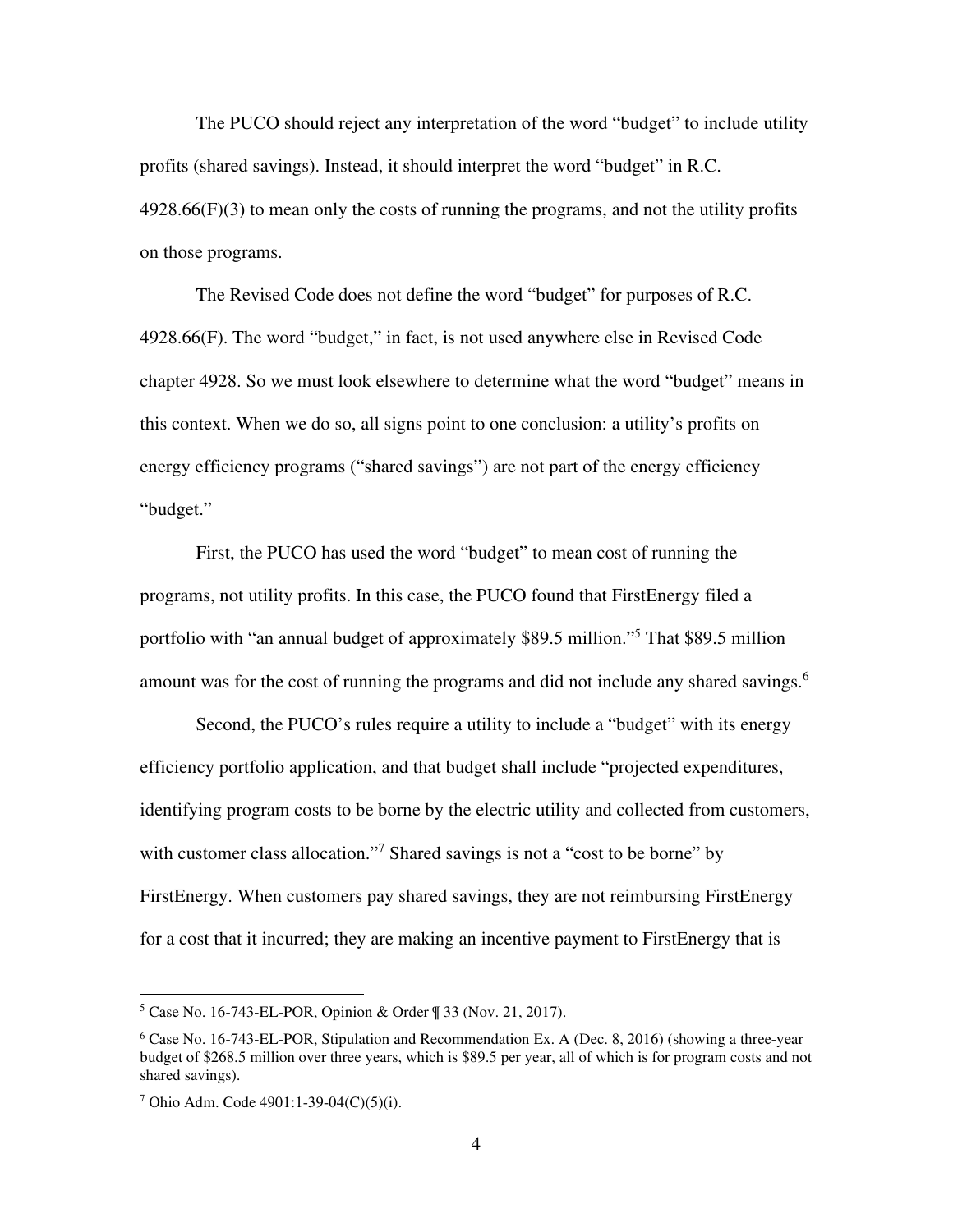passed on the shareholders as profit. Thus, under the PUCO's rule, shared savings is not part of the utility's "budget."

Third, the everyday English language use of the word "budget" suggests that profits are not part of a budget. Webster's Dictionary defines a "budget" as "a plan for the coordination of resources and expenditures." Black's Law Dictionary similarly defines a "budget" as "a sum of money allocated to a particular purpose or project."<sup>8</sup> These everyday definitions accurately describe the budgeting process: project your costs and figure out if you have enough money to cover those costs. Profit is not a cost. It is a reward for good performance. Rewards for good performance are not part of the budgeting process, so shared savings (aka utility profits) are not part of a "budget."

In sum, while R.C. requires the PUCO to continue FirstEnergy's existing 2017- 2019 plan using the "approved budget" from that plan, shared savings are not part of the "budget" and thus are not statutorily required to be approved.

#### **II. REQUEST FOR EXPEDITED TREATMENT**

The PUCO should grant this motion on an expedited basis. Under House Bill 6 (R.C. 4928.66(F)), FirstEnergy's 2019 energy efficiency portfolio will be continued on January 1, 2020. As explained above, the PUCO has the authority to modify the portfolio by eliminating charges to customers for utility profits. To allow the PUCO an opportunity to rule on this motion at its December 18, 2019 meeting (presumably the last meeting before 2020), OCC respectfully requests that this motion be heard on an expedited basis.

<sup>&</sup>lt;sup>8</sup> In each of these dictionaries, there are various definitions of "budget," as the word can mean different things in different contexts. The two definitions provided are those that most accurately describe a utility's process of allocating funds to run energy efficiency programs.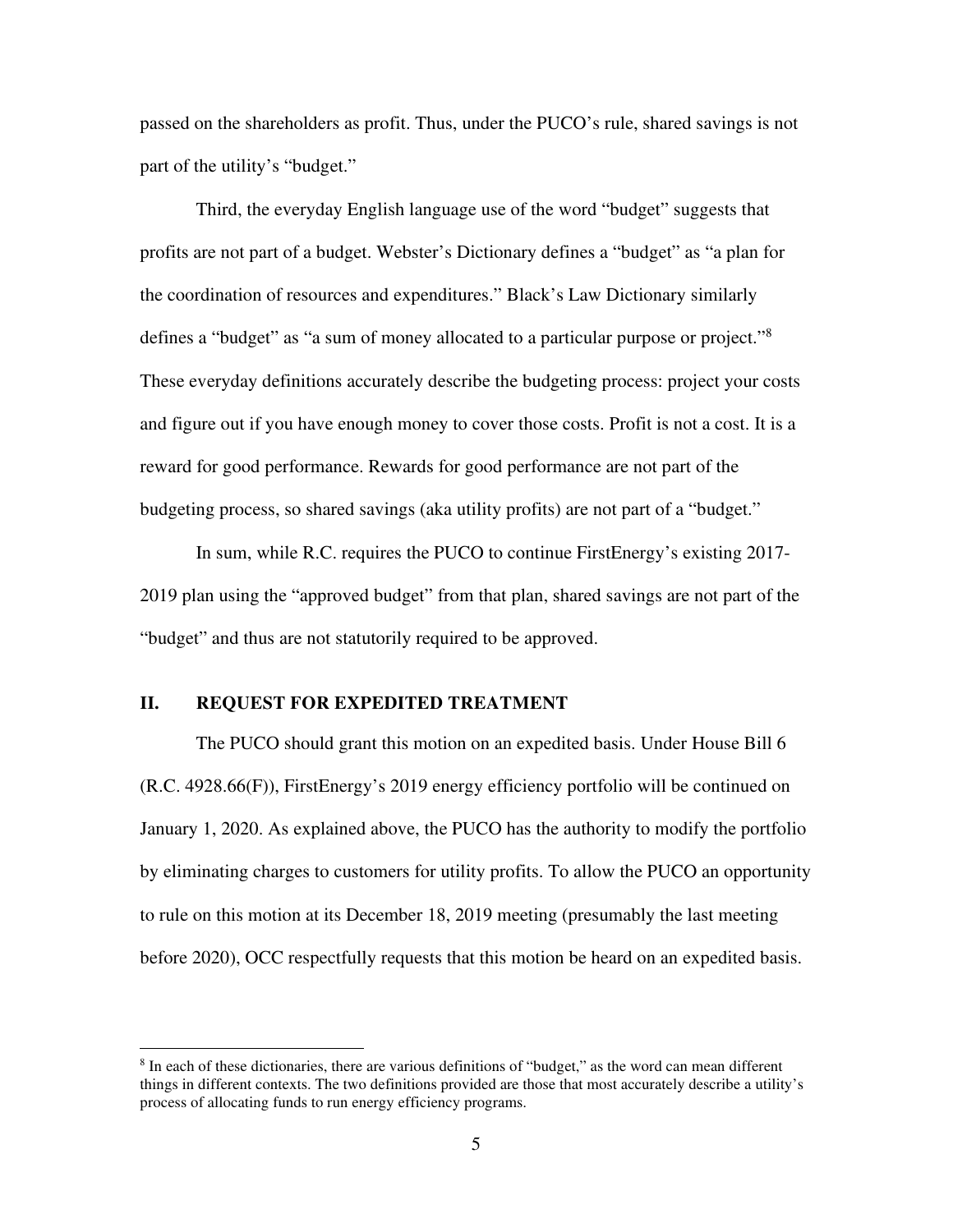#### **III. CONCLUSION**

House Bill 6 allows FirstEnergy to keep running customer-funded energy efficiency programs in 2020, and OCC supports the continuation of those programs. But to protect consumers from paying too much for energy efficiency, the PUCO should exercise its statutory authority to order FirstEnergy to stop charging customers for utility profits ("shared savings") for its 2020 programs.

Respectfully submitted,

Bruce Weston (0016973) Ohio Consumers' Counsel

*/s/ Christopher Healey*  Christopher Healey (0086027) Counsel of Record

**Office of the Ohio Consumers' Counsel**  65 East State Street, 7th Floor Columbus, Ohio 43215 Telephone: (614) 466-9571 christopher.healey@occ.ohio.gov (willing to accept service by e-mail)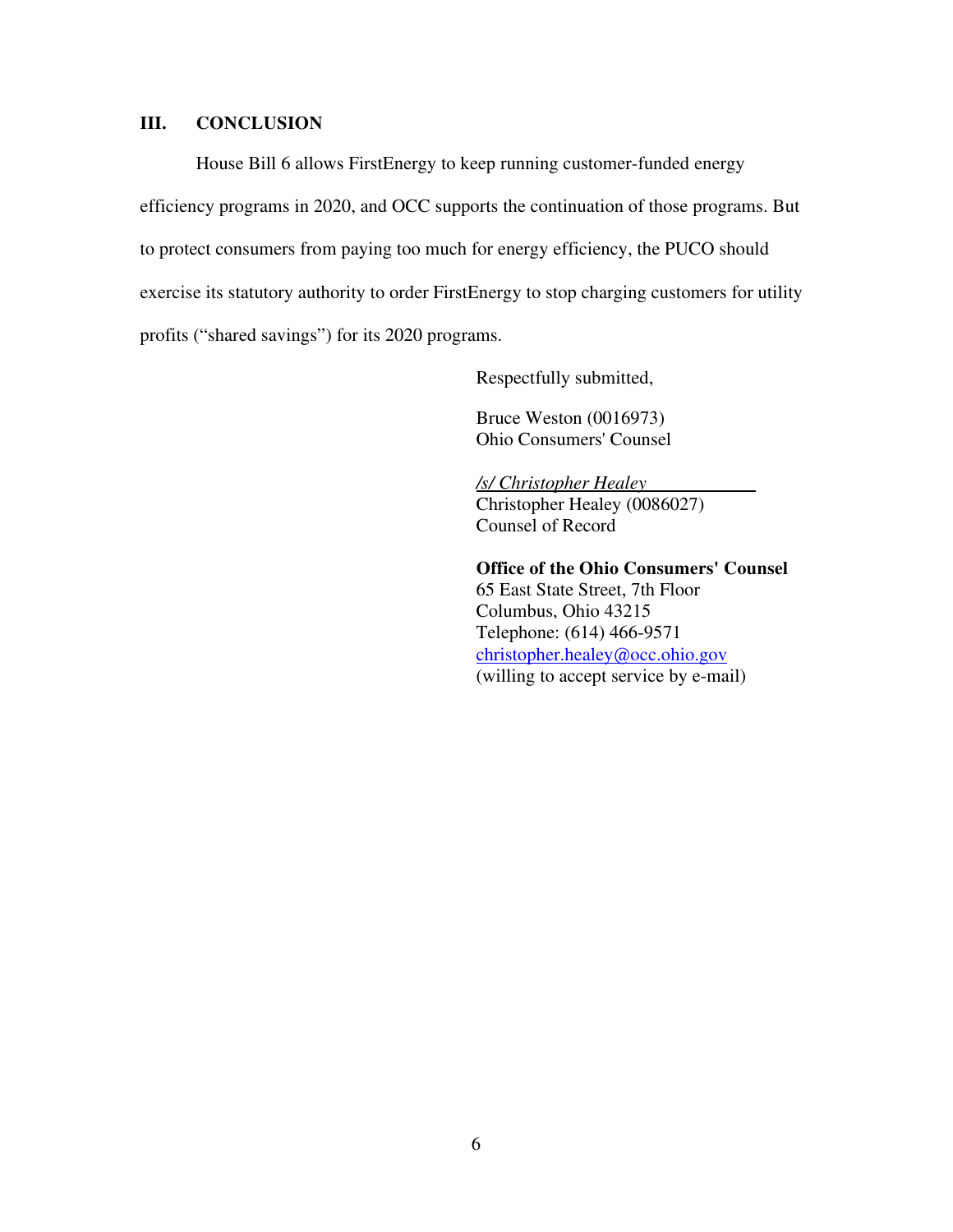## **CERTIFICATE OF SERVICE**

I hereby certify that a copy of this Motion was served on the persons stated below

via electronic transmission, this 9th day of December 2019.

/s/ *Christopher Healey*\_\_\_\_\_\_\_\_\_\_

 Christopher Healey Counsel of Record

The PUCO's e-filing system will electronically serve notice of the filing of this document on the following parties:

## **SERVICE LIST**

mfleisher@dickinsonwright.com tdougherty@theOEC.org mleppla@theoec.org cmooney@ohiopartners.org ricks@ohanet.org mwarnock@bricker.com dborchers@bricker.com dparram@bricker.com mpritchard@mcneeslaw.com sechler@carpenterlipps.com callwein@keglerbrown.com John.jones@ohioattorneygeneral.gov stnourse@aep.com snix@ohioenergy.org abrink@nhtinc.org ccox@elpc.org rkelter@elpc.org

rendris@firstenergycorp.com eostrowski@firstenergycorp.com leiterr@firstenergycorp.com Kjklaw@yahoo.com mrgladman@jonesday.com stostado@jonesday.com jfinnigan@edf.org rdove@keglerbrown.com Bojko@carpenterlipps.com perko@carpenterlipps.com paul@carpenterlipps.com rkelter@elpc.org joliker@igsenergy.com swilliams@nrdc.org

Attorney Examiner:

Richard.bulgrin@puco.ohio.gov Anna.sanyal@puco.ohio.gov